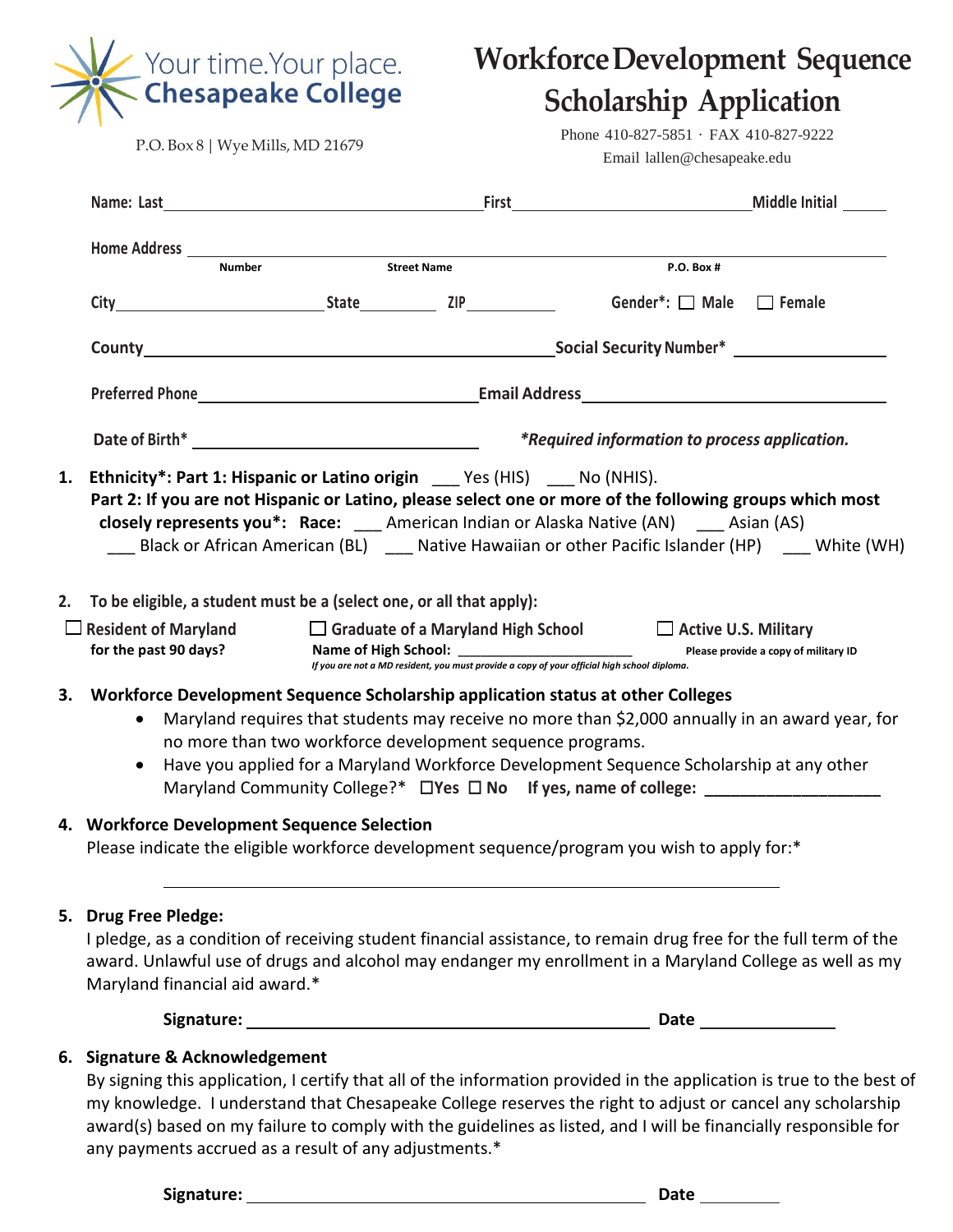### **Workforce Development Sequence Scholarship Checklist**

The purpose of this checklist is to verify eligibility requirements prescribed by the State of Maryland. In order for a student to receive the Workforce Development Sequence Scholarship, an applicant must submit **one item from Category A if you are a Maryland resident** *OR* **one item from Category B if you are not a resident of Maryland**; *and* **one item from Category C**. For record keeping purposes, copies of each document must be attached to the student's application. *Undocumented individuals are not eligible for the Workforce Sequence Scholarship.*

- **A. Documents to prove Maryland State Residency (Provide one document from the list below)** *Applicant must provide a copy of the documentation. Staff cannot make copies.*
- Valid Maryland Driver's License
- $\Box$  Residential rental contract (apartment lease or other rental of real property)
- $\Box$  Mortgage account statement, deed, communication from the State Department of Assessment and Taxation or other proof of home ownership
- $\Box$  Copy of federal or Maryland income tax return filing
- $\Box$  Maryland vehicle registration card or title
- $\Box$  Proof of Active Duty Military and Status.

**Note**: *In State Residency is granted to Students who Reside in Maryland, Domiciled in Maryland or Stationed in Maryland.* 

- **B. If you are not a current Maryland resident, you must provide documentation to prove you are a Maryland High School Graduate.** *Applicant must provide a copy of the documentation. Staff cannot make copies.*
- You must provide a copy of your Maryland High School Diploma.
- **C. Documents needed to prove that student is lawfully residing in the United States. (Provide one document from the list below)** *Applicant must provide a copy of the documentation. Staff cannot make copies.*
- United States Birth Certificate
- Maryland Enhanced Driver's License or Identification Card *(Enhanced Driver's License includes a Star on the top right corner)*
- Permanent Resident Card
- United States Passport or Passport Card
- Certificate of Naturalization
- $\Box$  Certificate of Citizenship
- Proof of Asylum Refugee status: **I-94, I-94A**, or Temporary Form **I-551**

**Note:** *All citizenship documentation must be unexpired*